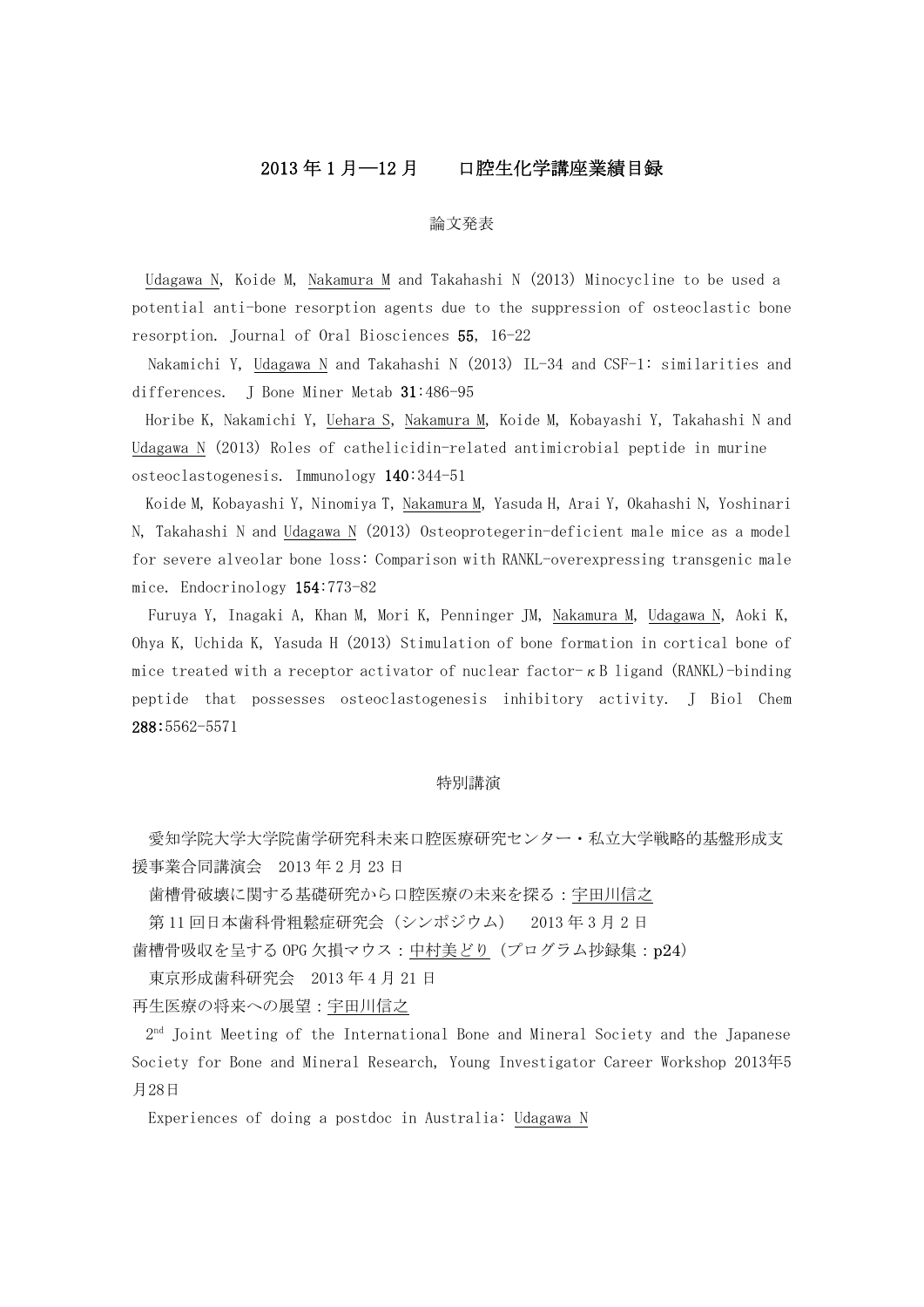第55回歯科基礎医学会学術大会・総会(日本学術会議シンポジウム) 2013年9月21日 生命を支えている臓器としての骨ー歯周疾患と骨粗鬆症の関連ー:宇田川信之(プログラ ム抄録集:p61)

第 72 回日本矯正歯科学会大会(教育講演) 2013 年 10 月 9 日 生命を支えている臓器としての骨:宇田川信之(第 72 回日本矯正歯科学会大会プログラム 抄録集:p 84)

第 31 回東京慈恵会医科大学 Bone クラブ 2013 年 11 月 2 日 生命を支えている臓器としての骨組織:宇田川信之

 九州大学歯学大学院セミナー 2013 年 12 月 9 日 硬組織の改造現象を探る:宇田川信之

# 学会発表

日本歯科骨粗鬆症研究会(第 11 回) 2013 年 3 月 2 日

抗微生物ペプチド CRAMP は、LPS および Flagellin が誘導する炎症性反応および破骨細胞 形成を抑制する:堀部寛治,中道裕子,上原俊介,中村美どり,小出雅則,小林泰浩,高 橋直之,宇田川信之(プログラム抄録集:p31)

日本小児歯科学会(第51回) 2013年5月23日

BMP誘導性異所性骨における破骨細胞の役割:中村美どり,中村浩志,宇田川信之,大須 賀直人(プログラム抄録集:p162)

日本小児歯科学会(第51回) 2013年5月24日

低分子ポリフィノールの口腔カンジダ症に対する作用の検討:中村浩志,八上公利,定岡 直、中村美どり, 宇田川信之, 大須賀直人 (プログラム抄録集: p162)

2<sup>nd</sup> Joint Meeting of the International Bone and Mineral Society and the Japanese Society for Bone and Mineral Research, 2013年5月29-6月1日

Antimicrobial peptide CRAMP suppresses osteoclast formation induced by LPS and flagellin in mouse cocultures of osteoblasts and hematopoietic cells: Horibe K, Nakamichi Y, Uehara S, Nakamura M, Takahashi N and Udagawa N (プログラム抄録集: pS46)

Arctigenin Inhibits Transcriptional Activity of NFATc1 by Its Nuclear

Translocation- Independent Mechanism: Yamashita T, Uehara S, Udagawa N, Kobayashi Y and Takahashi N (IBMS BoneKEy 10: S47, P1020)

Osteocyte-derived OPG contributes to prevention of alveolar bone loss:Koide M, Kobayashi Y, Ninomiya T, Nakamura M, Yasuda H, Takahashi N and Udagawa N (IBMS BoneKEy 10:S54,P1040)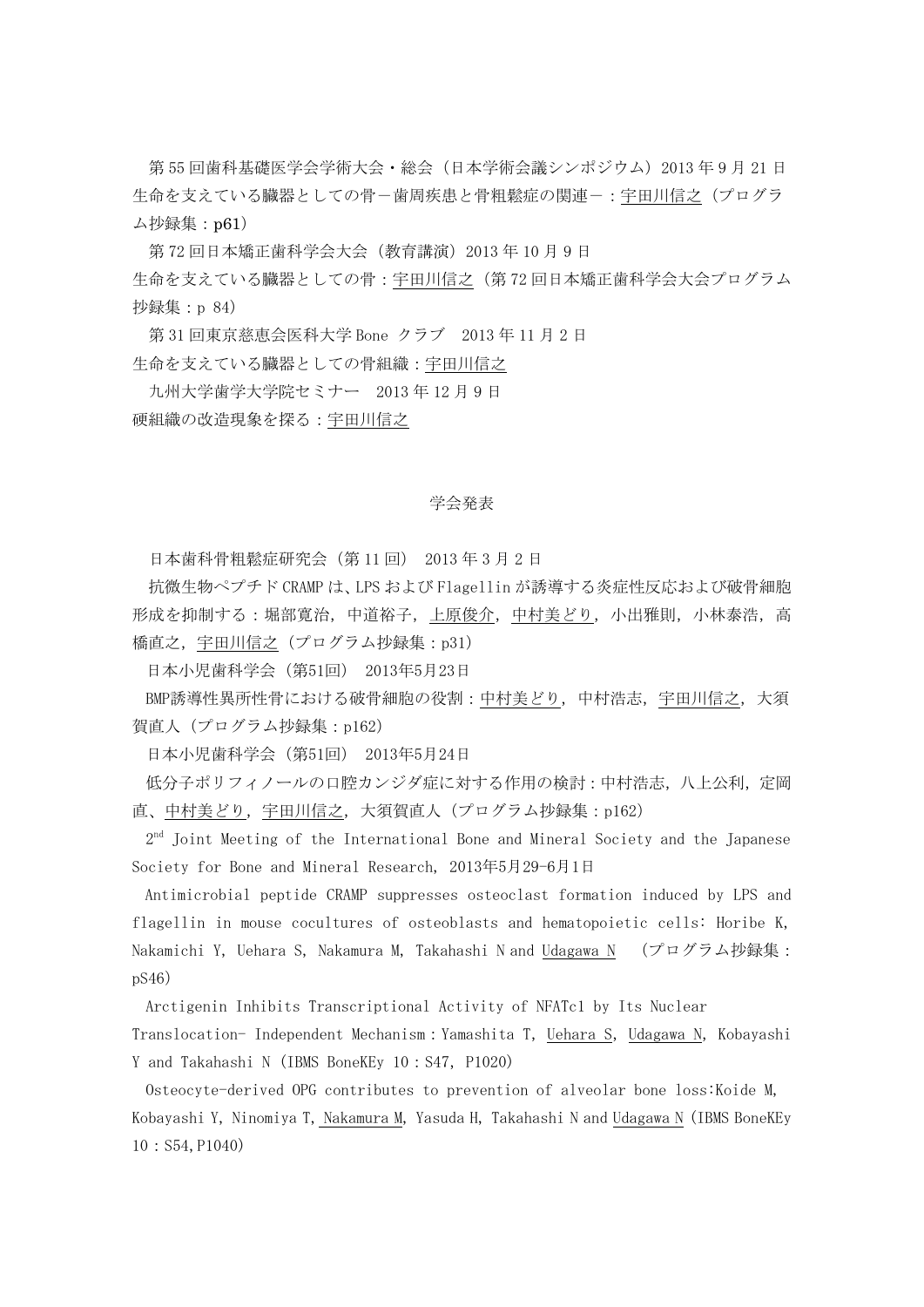松本歯科大学学会例会(第76回)2013年7月

破骨細胞の分化に必須な因子NFATc1の転写活性を抑制するアルクチゲニンの作用メカニ

ズム:山下照仁,李峰,上原俊介,小林泰浩,宇田川信之,門田重利,高橋直之

日本骨代謝学会学術集会(第 31 回)2013 年 5 月 30 日

骨形成ペプチド W9 の破骨細胞形成抑制とカップルした骨芽細胞分化促進作用:中村美ど り,宇田川信之,青木和広,大谷啓一,古屋優里子,保田尚孝(プログラム抄録集:p90,  $IPB-07$ )

秋季日本歯周病学会学術大会(第 56 回)2013 年 9 月 22 日

骨細胞が産生する OPG は歯槽骨維持に寄与する:小出雅則,吉成伸夫,宇田川信之

歯科基礎医学会学術大会・総会(第 55 回)2013 年 9 月 21 日

破骨細胞の骨吸収活性を制御する Wnt5a-Ror2 シグナルによる Rho 活性化:上原俊介,宇田 川信之, 高橋直之, 小林泰浩(プログラム抄録集: p160)

歯科基礎医学会学術大会・総会(第 55 回)2013 年 9 月 22 日

W9 ペプチドの破骨細胞形成抑制作用と骨芽細胞分化促進作用:中村美どり,宇田川信之, 青木和広,大谷啓一(プログラム抄録集:p204)

日本矯正歯科学会大会(第 72 回)2013 年 10 月 9 日

ヒト歯髄細胞を用いた硬組織再生の試み:徳田吉彦,中道裕子,荒井 敦,宇田川信之, 山田一尋(第 72 回日本矯正歯科学会大会プログラム抄録集:p 190)

米国骨代謝学会 2013 annual meeting 2013年10月

Wnt5a enhances Wnt/β-catenin signaling through the up-regulation of Lrp5/6 during osteogenesis: Okamoto M, Udagawa N, Yamashita T, Uehara S, Kato H, Saito N, Minami Y, Takahashi N and Kobayashi Y(プログラム抄録集:pS46)

松本歯科大学学会例会(第77回)2013年11月16日

 歯科インプラント材に対する破骨細胞の認識機構:中山貴裕,Gnanasagar Janardhanan Thirukonda, 川原一郎,永澤 栄,八上公利,吉成伸夫,宇田川信之,高橋直之

## 日本学術振興会科学研究費補助金による研究

高橋直之,宇田川信之,小林泰浩,中村浩彰,田口 明:骨代謝を制御する Wnt シグナル ネットワークの解明(基盤研究 S)

高橋直之,中道裕子,上原俊介,川原一郎:カーボンナノチューブは骨リモデリングを 制御するか?(挑戦的萌芽研究)

宇田川信之, 小出雅則,中道裕子,中村美どり,上原俊介,田口 明:歯槽骨増生を目的 とした破骨細胞と骨芽細胞の骨代謝共役機構の解明(基盤研究 B)

宇田川信之, 中道裕子,中村美どり,上原俊介,二宮 禎:脾臓-血管-骨の連携を標的と